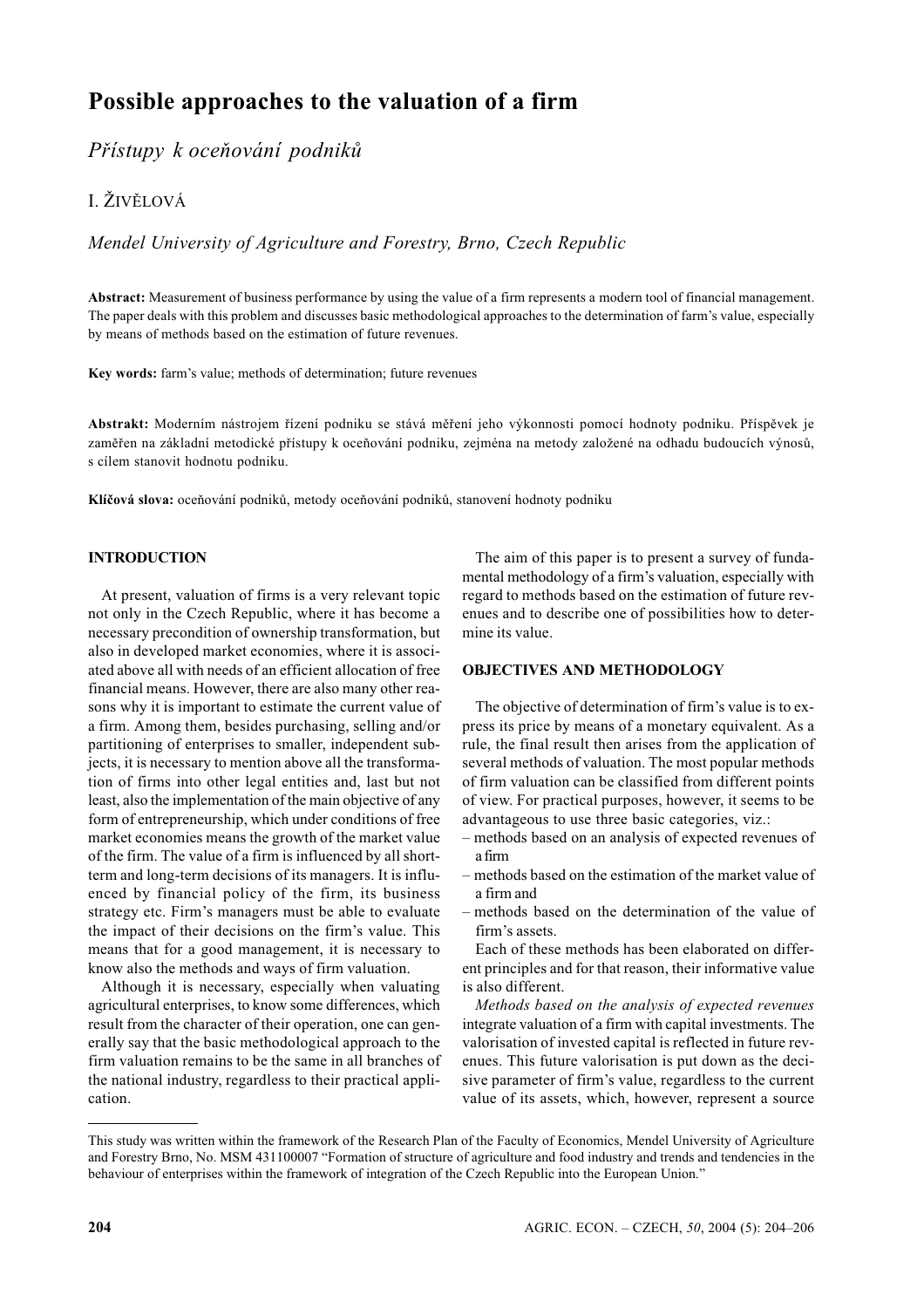of these future revenues. From the viewpoint of economic theories, this approach can be considered as one of the most suitable methods of firm valuation.

Methods based on the estimation of the market value *of a firm* are based on the appreciation of the expected market evaluation of firm's profitability. This market value is represented by the estimated sum of money, which would be paid by an investor in case that the company would be sold on a capital market. This means that the application of these methods necessitates a functioning capital market because this market projects into the farm's market value not only its current and future revenues, but also rates of growth and some other relevant factors. The application of these methods is dependent on the fact if the firm is sold in the capital market or not.

Methods based on the determination of the value of firm's assets are based on assumption that the farm's value is determined by the worth of its assets, which represent the source of future farm's revenues. This evaluation results from the description of assets as recorded in accountancy books of a firm. This means that this valuation comes out from the current situation and modifies is with regard to the expected future conditions. When using this method, it is necessary to choose a suitable price of assets, i. e. to use both the price derived from the book value and the liquidation price, which represents the sum of purchasing prices of individual components of farm's assets in case of their sale. One can also take into account the so-called reproduction cost price but it should be said that their determination is associated with a number of problems.

## **RESULTS AND DISCUSSION**

When considering these three basic groups of methods of firm valuation, it is possible to say that the *analy*sis of expected revenues seems to be the most objective method of estimation of farm's value. These methods can be used in various modifications, i. e. with regard to the method of estimation of future revenues of the firm, which can be derived either from the estimate of future revenues or from and analysis of the past results.

There are many models elaborated on the base of estimates of future revenues resulting from results of future cash flow. These models may differ either from the viewpoint of expected growth of the firm or from that of estimation of future cash flow.

The cash flow resulting from future operation of the firm can be classified as follows:

- cash flow for owners and creditors
- cash flow for owners
- dividends as a special case of cash flow for shareholders
- economic value added.

It seems that under conditions of the Czech Republic, the model considering all cash flows (i. e. both for owners and for creditors) is the most suitable method of farm's valuation. However, when considering possibilities of application of these methods for the purposes of evaluation of impacts of managerial decision-making on the farm's value, it is possible to recommend also the method economic value added because it enables to identify the most important factors of value formation and to evaluate economic results with regard to risks associated with its formation.

Determination of cash flow as a sum of profit after taxation and depreciation can be taken into account as the simplest method, which can be used in practice. For the needs of firm valuation, however, this method of calculation is not sufficient because it assumes also the estimation of future revenues. If the firm wants to reach future revenues in the required extent, it must continuously invest with the objective to assure at least the reproduction of depreciated long-term assets. This means that future cash flows used for the firm valuation must involve cash flows resulting from the firm after the deduction of expected investment costs expended both into the operational long-term assets and into the necessary working capital. Only this modification of cash flow expresses how much money may owners and creditors drain from the firm without any disturbances of the expected farm's development.

Referring the current system of financial reporting, it is possible to calculate the cash flow modified with regard to expected investments using the following simplified scheme:

Operational results

- Income tax
- + Depreciation of long-term assets
- + Formation of long-term reserves
- $=$  Gross cash flow
- Investments into the long-term assets
- Increase of working capital
- $=$  Free cash flow

The method of firm valuation by the means of cash flow uses expected future data. This means that it is linked up with financial planning, especially with long-term financial plans. The long-term financial planning must be based on a long-term concept of farm's development and on its future strategy. It represents a system of well-balanced plans considering various aspects of farm's future development.

Regarding the fact that the expected cash flows will be attained in future, it is necessary to convert (discount) them to the current financial value. This means that it is necessary to decide with discount rate should be used and how to define the calculated interest rate.

The basic function of calculated interest rate is to express the expected profitability of an investment. The calculated interest rate also enables to express the level of expected risk. Regarding the fact that the future revenues will be attained not only by means of owned capital but also by foreign funds, the calculated interest rate